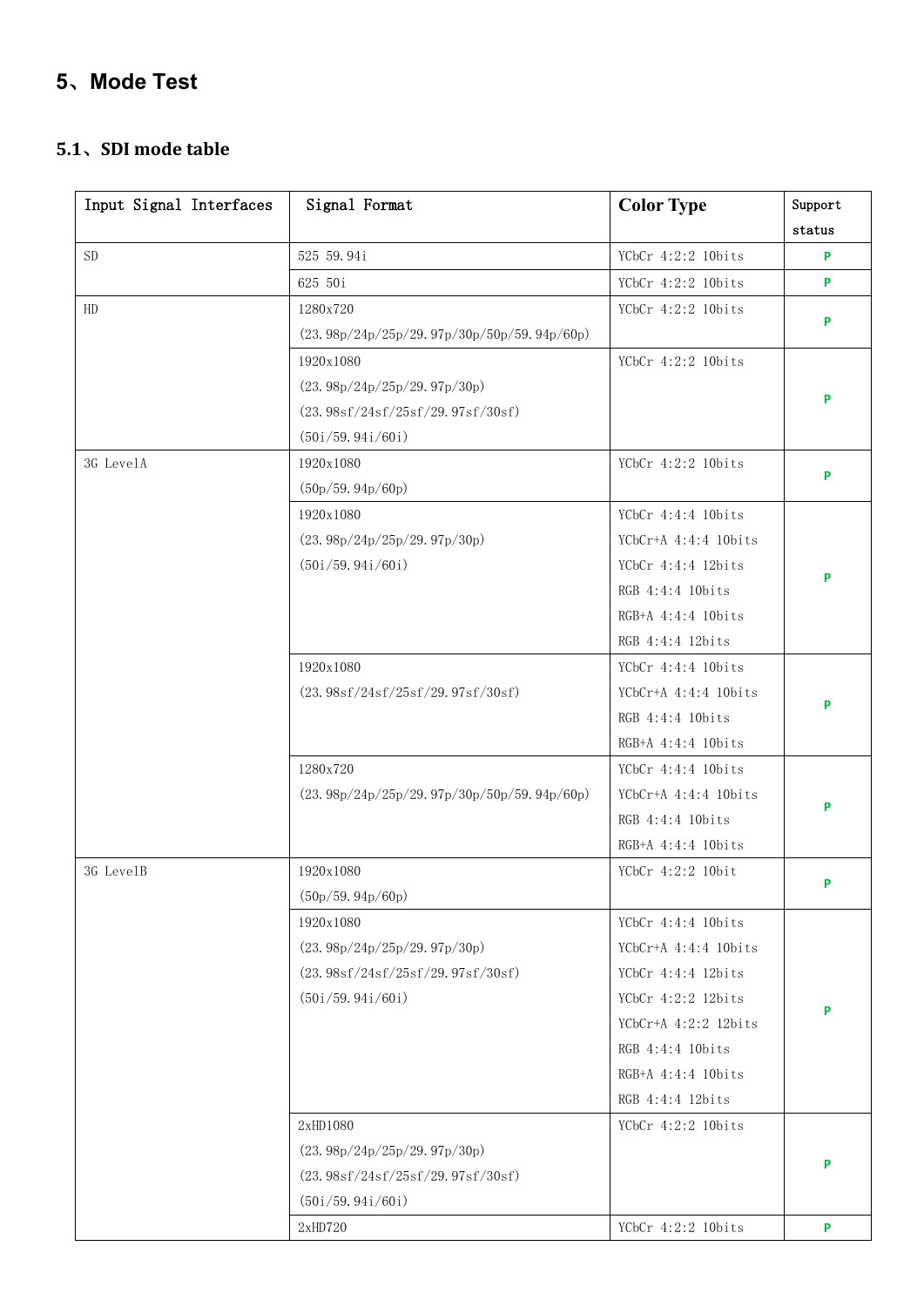| 709 |                                                        |  |
|-----|--------------------------------------------------------|--|
|     | (24p/25p/29.97p/30p/50p/59.94p/60p)<br>98 <sub>p</sub> |  |

#### **5.2**、**HDMI Mode table**

| Input       | Signal format                                               | Color space | Support |
|-------------|-------------------------------------------------------------|-------------|---------|
| signal      |                                                             |             | status  |
|             | 720x480                                                     | <b>RGB</b>  | P       |
| 720x480     | (59.94i/60i/59.94p/60p)                                     | YCbCr       | P       |
| 720x576     | 720x576                                                     | <b>RGB</b>  | P       |
|             | (50i/50p)                                                   | YCbCr       | P       |
|             | 1280x720                                                    | <b>RGB</b>  | P       |
| 1280x720    | $(23.98p/24p/25p/29.97p/30p/50p/59.94p/60p)$                | YCbCr       |         |
|             | 1920x1080                                                   | <b>RGB</b>  | P       |
| 1920x1080   | $(23.98p/24p/25p/29.97p/30p/50i/59.94i/60i/50p/59.94p/60p)$ | YCbCr       | P       |
| 3840x2160   | 3840x2160                                                   | <b>RGB</b>  | P       |
| (Recommend) | (23HZ/24HZ/25HZ/29HZ/30HZ/50HZ/59HZ/60HZ)                   | YCbCr       | P       |
|             | 4096x2160                                                   | <b>RGB</b>  | P       |
| 4096x2160   | (23HZ/24HZ/50HZ/59HZ/60HZ)                                  | YCbCr       | P       |
| 800x600     | 800x600 (60HZ/75HZ)                                         | <b>RGB</b>  | P       |
| 1024x768    | 1024x768 (60HZ/75HZ)                                        | <b>RGB</b>  | P       |
| 1152x864    | 1152x864 (75HZ)                                             | <b>RGB</b>  | P       |
| 1280*800    | 1280*800 (60HZ)                                             | <b>RGB</b>  | P       |
| 1280*1024   | 1280*1024 (60HZ/75HZ)                                       | <b>RGB</b>  | P       |
| 1600x1200   | 1600x1200 (60HZ)                                            | <b>RGB</b>  | P       |
| 1680x1050   | 1680x1050 (59HZ/60HZ)                                       | <b>RGB</b>  | P       |
| 1920x1200   | 1920x1200 (60HZ)                                            | <b>RGB</b>  | P       |

## **5.3**、**DVI Mode table**

| Input       | Signal Format          | Color Space | Support |
|-------------|------------------------|-------------|---------|
| signal      |                        |             | mode    |
| 800x600     | 800x600 (56/60HZ)      | <b>RGB</b>  | P       |
| 1024x768    | 1024x768 (60HZ/70HZ)   | <b>RGB</b>  | P       |
| 1152x864    | $1152x864$ (75HZ)      | <b>RGB</b>  | P       |
| 1280x720    | 1280x720 (50/59/60HZ)  | <b>RGB</b>  | P       |
| 1280x800    | 1280x800 (60HZ)        | <b>RGB</b>  | P       |
| 1280x1024   | 1280x1024 (60HZ)       | <b>RGB</b>  | P       |
| 1440x900    | 1440x900 (60HZ)        | <b>RGB</b>  | P       |
| 1920x1080   | 1920x1080 (50/59/60HZ) | <b>RGB</b>  | P       |
| (Recommend) |                        |             |         |